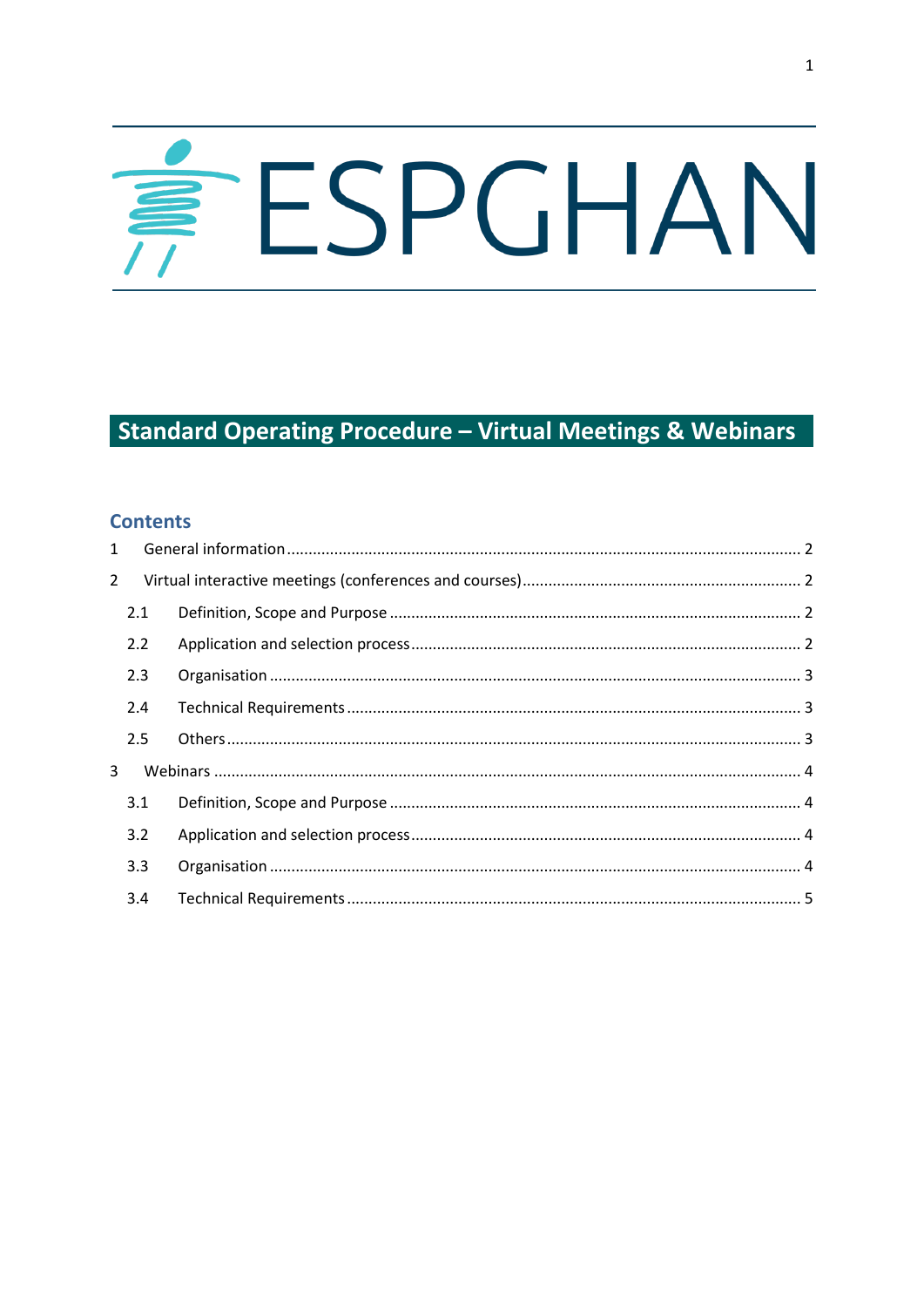## <span id="page-1-0"></span>**1 General information**

After the experience with the Covid-19 pandemic there is an increased likelihood that physical/face to face meetings will become restricted in number. Virtual conferences are a viable alternative, but their implementation is challenging. It is important to find a balance between feasibility and as much synchronous interaction between the participants and with faculty as possible. Additionally, all meetings performed in the name of ESPGHAN should follow a definite standard and corporate design to ensure the highest level of quality.

In the future organisation of non- face to face meetings, ESPGHAN supports two different formats:

- Virtual interactive meetings (conferences and courses)
- **Webinars**

### <span id="page-1-1"></span>**2 Virtual interactive meetings (conferences and courses)**

### <span id="page-1-2"></span>**2.1 Definition, Scope and Purpose**

The preferred format of the ESPGHAN educational events, particularly schools, remains as physical for various reasons. However, the virtual format is offered as an alternative for schools cancelled due to the current COVID-related restrictions, or for similar future situations only. Moreover, the possibility for four additional Virtual Meeting "slots" will be offered within the ESPGHAN Educational Programme on top of the physical Educational activities.

### <span id="page-1-3"></span>**2.2 Application and selection process**

Two options to apply for virtual meetings are available:

- $\circ$  The application form for educational activities will include a tick box for the organisers to indicate whether they would be willing to organise their school virtually in case of a cancellation due to the above-mentioned restrictions.
- $\circ$  Members can apply for the organisation of a virtual meeting within the 2022 Educational Programme. The same selection criteria and reviewing procedure will be applied as per the current ESPGHAN Rules and Regulations for physical meetings.

For 2021, only the first option will be available.

**Application Deadline:** As per current Rules and Regulations

**Proposed Registration Fees:** EUR 30 for trainees; EUR 50 for other participants

**Number of delegates** is limited at 60 to allow proper interaction.

**Faculty** should not exceed 6-8 members. If so, this needs to be justified in the application form.

It is expected that faculty will be present on-site at the recording venue for the entirety of the meeting. In the case of serious restrictions, it is a necessary requirement that at least half of the faculty members, inclusive of a Meeting Organiser, are to be present. Faculty shall be ESPGHAN members whenever possible; however, exceptions can be permitted upon request.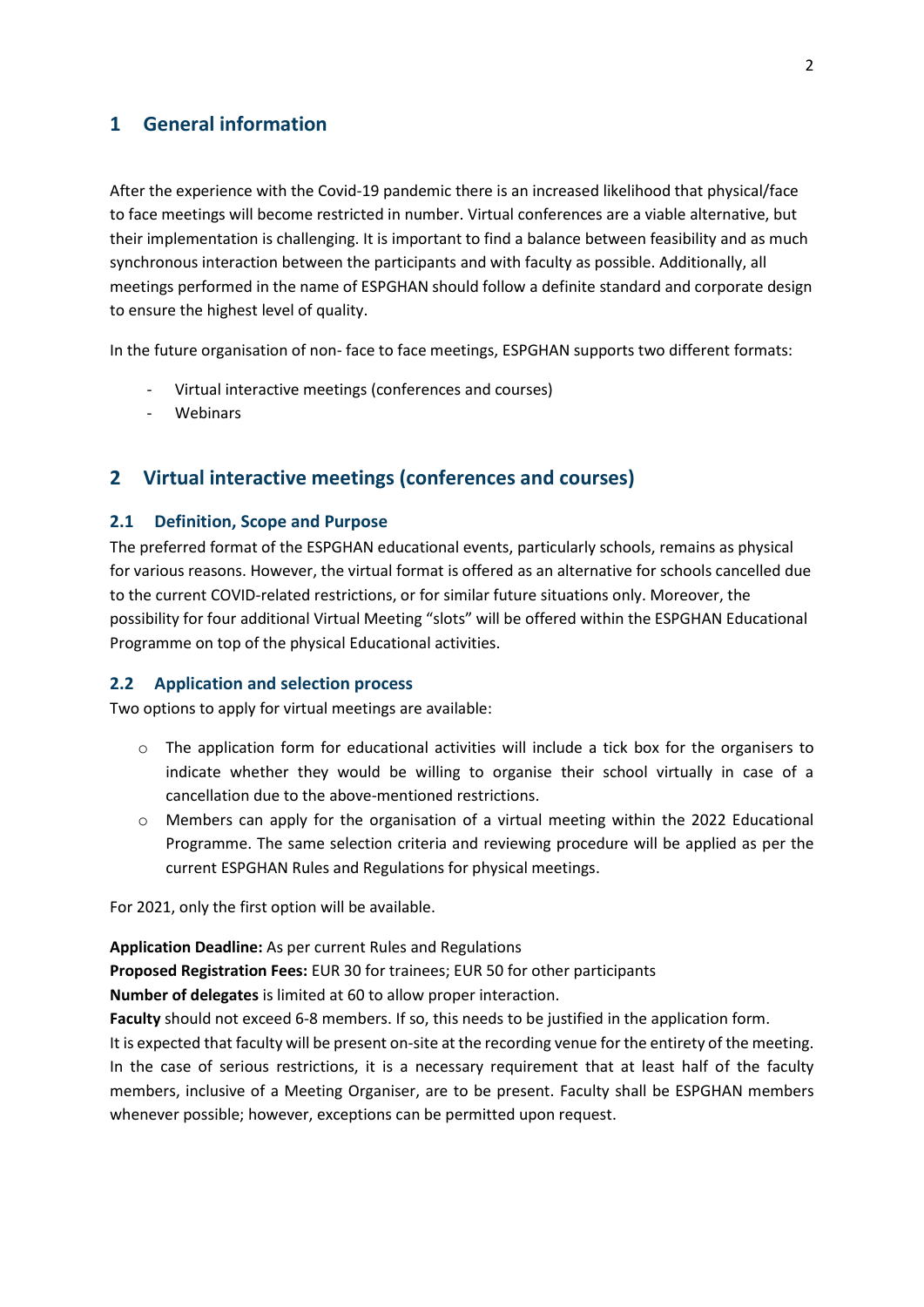<span id="page-2-0"></span>The organisation will be managed between a dedicated project manager in the ESPGHAN Office, a Meeting Organiser (ESPGHAN Member responsible for organising the school), and an A/V Company with the ESPGHAN Office acting as the central coordinator.

- ESPGHAN will provide
	- o Virtual Meeting platform
	- o Handling of the platform by a dedicated ESPGHAN Office member
	- $\circ$  Suitable venue for recording and set-up in cooperation with the A/V Company if recordings are done in Geneva
	- o Company managing the A/V aspects
	- o CME accreditation if applicable
	- $\circ$  Evaluation form needs to be adjusted according to the meeting
	- $\circ$  Certificates of Attendance and monitoring of attendance throughout the meeting
	- $\circ$  Organisation of faculty accommodation if the recordings are to be done in Geneva
	- o ESPGHAN branded flyers/promotional material
	- o ESPGHAN logo for inclusion on presentation slides
	- Meeting Organisers are responsible for
		- o Scientific program incl. faculty members
		- o Pre-recording of faculty talks and delegates presentations in cooperation with the A/V company and ESPGHAN Office project manager
		- $\circ$  Suitable venue for recording and set-up in cooperation with the A/V Company if recordings are being done in the city of the meeting organiser
		- $\circ$  Faculty accommodation in cooperation with the ESPGHAN Office project manager if the recordings are being done in the city of the meeting organiser

**Delegates Presentations** need to be pre-recorded and submitted to ESPGHAN Office two weeks prior to the course to ensure quality.

### <span id="page-2-1"></span>**2.4 Technical Requirements**

- Technical equipment to ensure high quality will be provided by the A/V company
- Prerecording of presentations must be organised in cooperation with the A/V company
- The recording/broadcasting studio/set-up will be provided by the A/V company in cooperation with the ESPGHAN Office project manager
- Before the meeting, a technical rehearsal with faculty members will be organised by the A/V company
- All A/V educational material will be diffused in a format that protects the authorship, i.e. pdf or movie with watermark and logo of ESPGHAN.

### **All of the above needs to be discussed with the contracted A/V Company and modified if necessary.**

### <span id="page-2-2"></span>**2.5 Others**

- GDPR related issues will be organised by the ESPGHAN Office project manager in cooperation with the A/V Company. In general, if the delegate numbers are below 30, the personalised log-in details can be sent by the ESPGHAN Office. However, delegates should have a direct contact from the platform company that can assist with any log-in issues delegates or faculty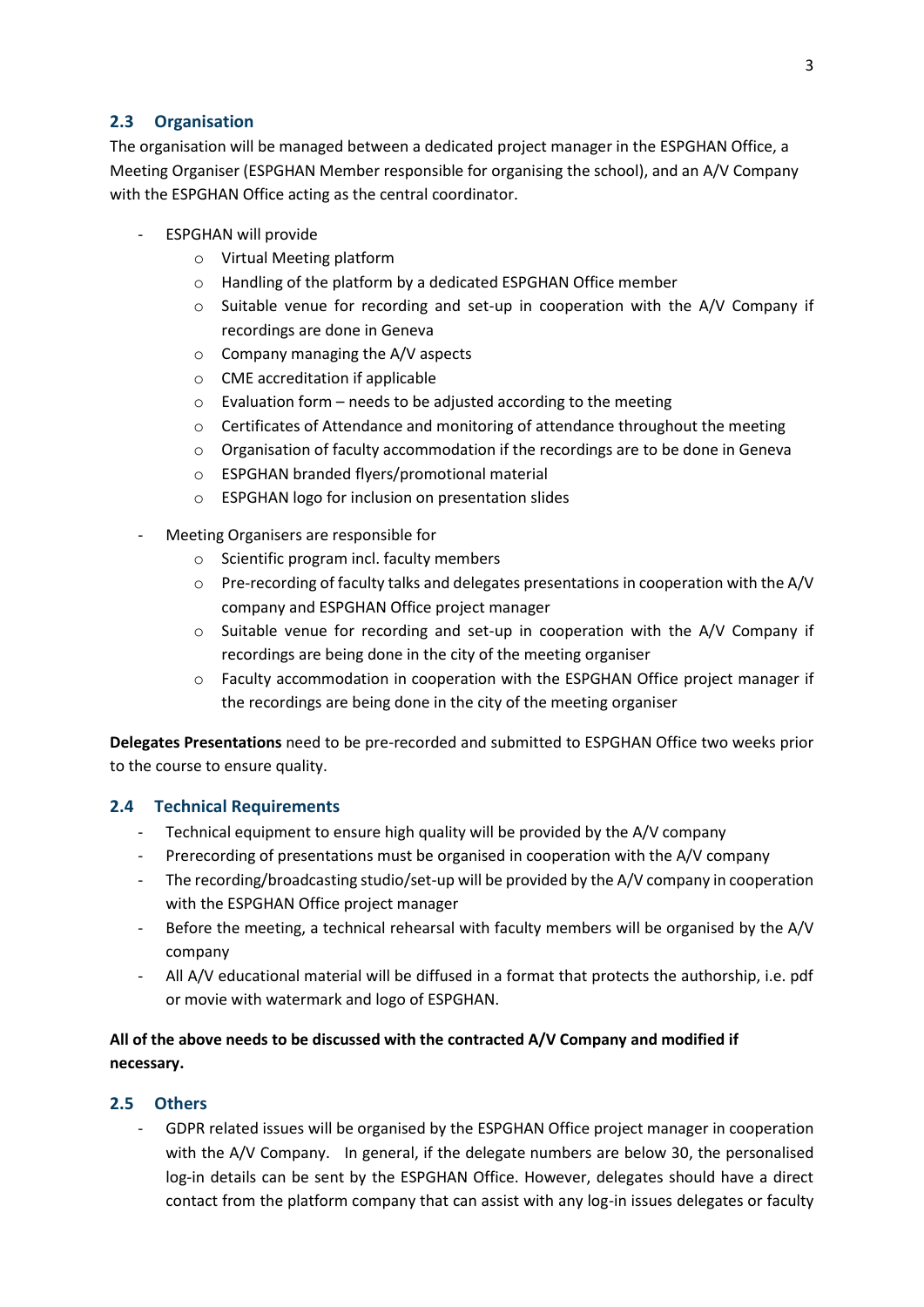may experience. It is highly recommended to test the connection before the actual date of the meeting.

- ESPGHAN Office project manager shall be onsite with faculty at the broadcasting location for efficient communication between the Office project manager, faculty, and A/V Company. Later, with sufficient experience, a remote management can be considered depending on the experience and the organisers preference.
- Timing of the sessions should match the usual rules so that all participants may organise themselves to have some time off clinical duties for proper attendance. In other words, afterdinner or weekends only should be avoided.
- An obligatory post-event assessment test must be provided to evaluate participation experience and fulfilment of the learning objectives.

# <span id="page-3-0"></span>**3 Webinars**

### <span id="page-3-1"></span>**3.1 Definition, Scope and Purpose**

Short and easy to organise presentation by one speaker on a specific topic and a duration of approximately one hour (30' presentation + 30' Discussion).

### **The number of delegates** could be up to 100

**Topics** will be selected upon review of submissions and based on the value for ESPGHAN.

### <span id="page-3-2"></span>**3.2 Application and selection process**

Any member willing to organise a webinar should submit a formal application, the template of which can be found in the Members Area of the ESPGHAN website. Each application will be evaluated by dedicated members of the Education committee and will require final approval from the Education Secretary. The application should include information on: Topic, Speaker, Date, and a short justification as to why the specific topic is considered of value to ESPGHAN.

### **Application Deadlines:**

- 6 weeks before webinar (no CME Application)
- 16 weeks in advance (if CME accreditation is desired)

### **Approval by Education Secretary:** latest 5 working days after submission

Once the webinar is approved by the Education Secretary, it will be announced in the Knowledge Centre of the ESPGHAN Website and the monthly Newsletter. While the ESPGHAN Office can provide promotional material such as digital flyers and emails, dissemination must be done by the organisers (in line with rules for Educational Activities).

### <span id="page-3-3"></span>**3.3 Organisation**

The following will be provided by ESPGHAN

- o GotoMeeting® Platform
- o Handling of the platform by Office project manager
- o CME accreditation if applicable
- o ESPGHAN logo for inclusion on presentation slides
- o Evaluation if applicable